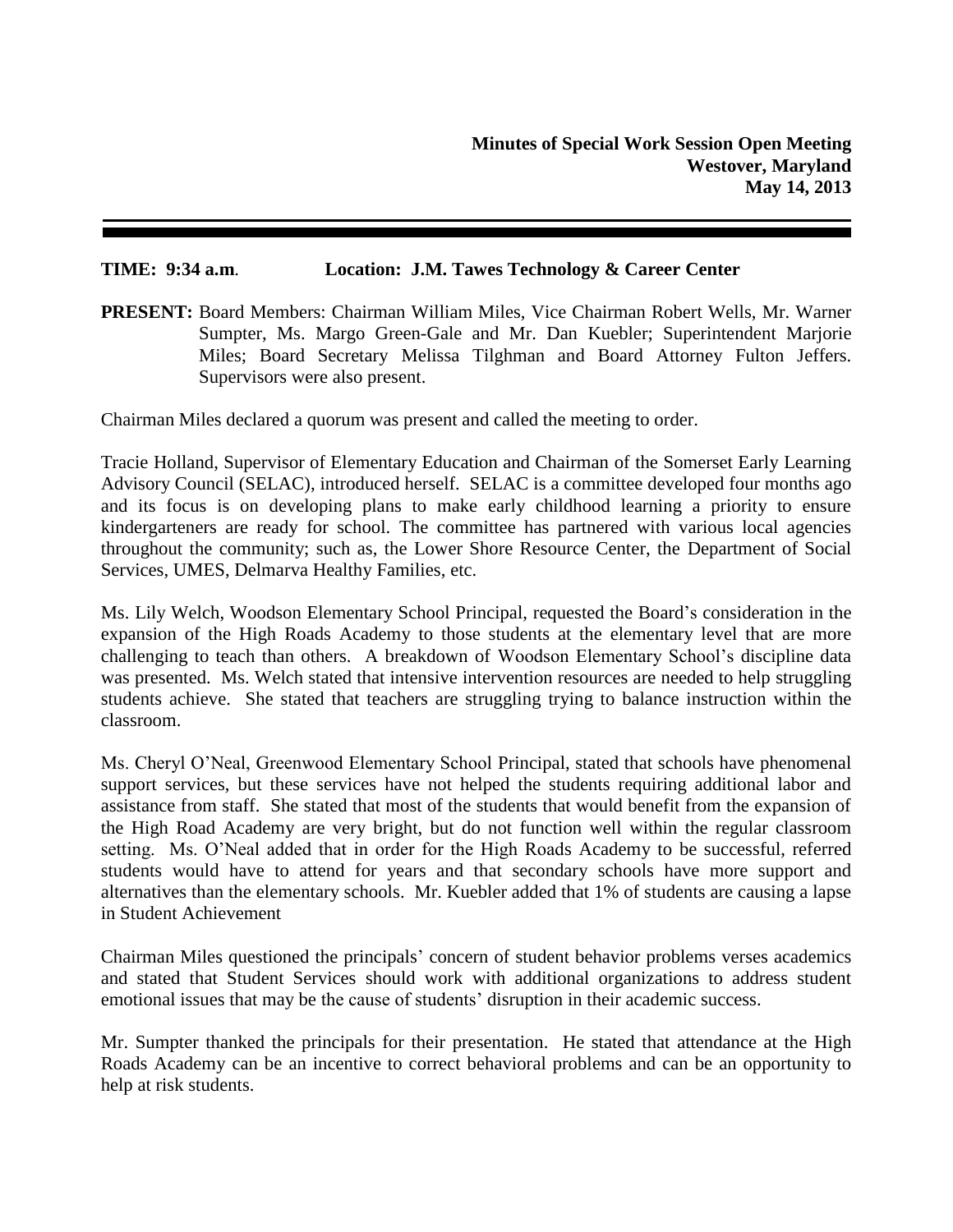Ms. Renee McLaughlin, Student Services Supervisor, noted that trained staff are needed to handle challenging students in need of additional assistance and that parents need to be more involved.

Dr. Lynette Johnson, Special Education Supervisor, provided the guidelines for High Roads acceptance and stated that only Special Education students can attend the High Roads Academy based on the provisions of the grant. She noted that MSDE is willing to provide professional development to all teachers to train them in providing instruction to Special Education and those students identified as "challenging" but not considered Special Education students.

Ms. Elizabeth Marshall, Princess Anne Elementary School's Vice Principal, informed the Board that high challenging students affect the learning climate in the classrooms. She stated that referral numbers are from repetitive discipline problems from the same students.

Ms. Brandy Brady, Deal Island Elementary School Principal, reported that DIS currently has no potential High Roads students.

Dr. Miles informed the Board of the development of an in-school High Roads Academy at Princess Anne Elementary School. Ms. Marshall stated that due to the amount of manpower needed to facilitate the onsite High Roads classroom, the principal has decided not to continue this program next year.

Ms. McLaughlin stated that the elementary schools could develop several viable options to help challenging students. Ms. McLaughlin, along with the elementary principals, will look into the budget for funding of the presented options and present to the Board by 1:00 p.m.

Ms. Whitelock testified that principal input and recommendations were considered when developing the 2013-2014 budget. She stated that the focus should be on providing professional development to assist teachers in handling discipline issues within the classroom. Ms. Whitelock asked that the Board be made aware that if the elementary principals add line items to the budget, they will also have to be willing to accept the reduction or removal of other requested items within the budget.

Mr. Sumpter stated that elementary school interventions are needed for student achievement. He addressed the impact of substitute staffing costs and funding for intervention programs.

Mr. Kuebler stated that the commissioners appointed him to serve on the SELAC committee, that principals seem to be passionate about change in the elementary schools and that intervention should begin by the  $3<sup>rd</sup>$  grade at a minimum.

The work session was adjourned at 10:48 a.m.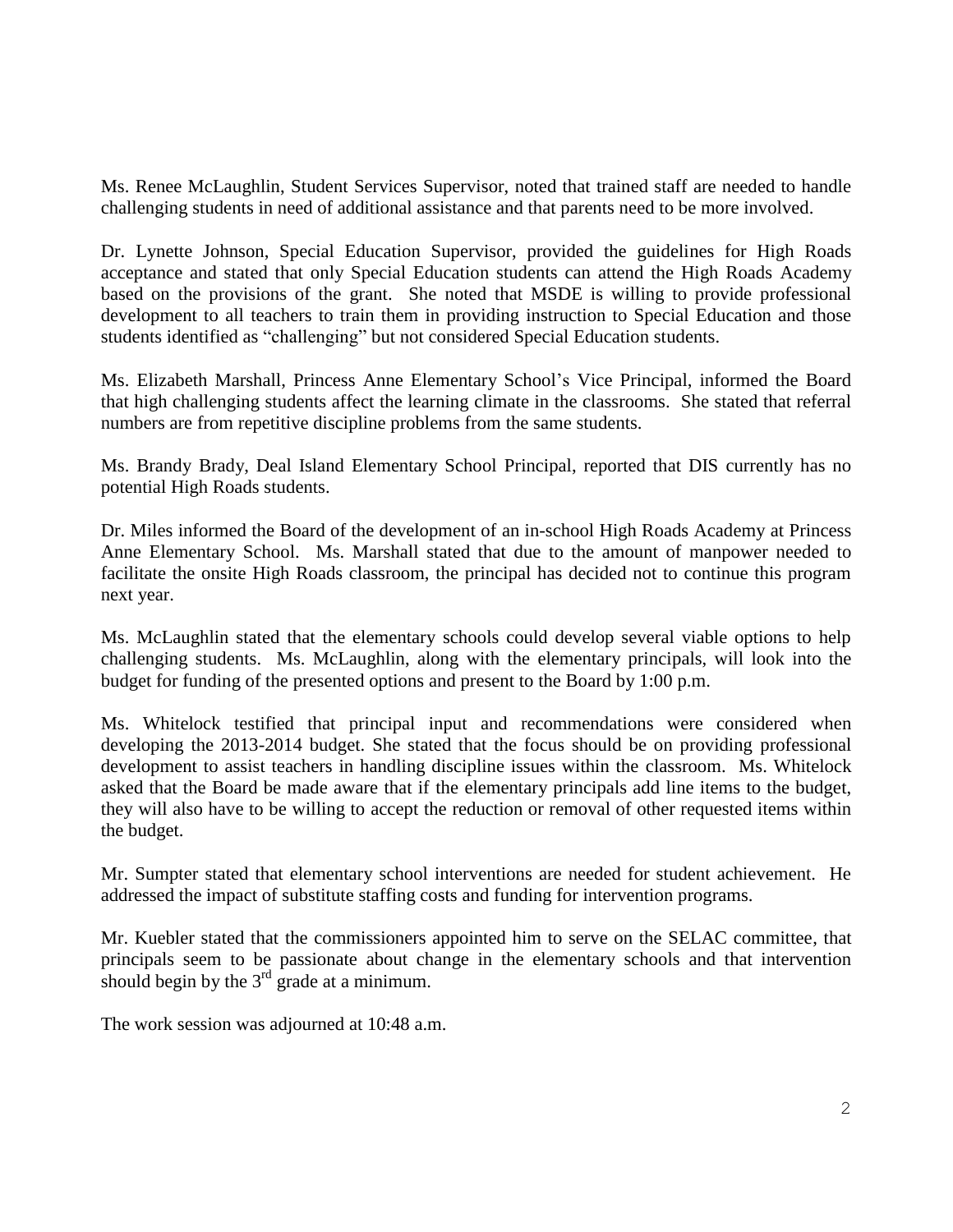#### **TIME: 10:48 p.m**. **Location: J.M. Tawes Technology & Career Center**

**PRESENT:** Board Members: Chairman William Miles, Vice Chairman Robert Wells, Mr. Warner Sumpter, Ms. Margo Green-Gale and Mr. Dan Kuebler; Superintendent Marjorie Miles; Board Secretary Melissa Tilghman and Board Attorney Fulton Jeffers. Supervisors, community members and the media were also present.

Chairman Miles declared a quorum present.

#### **Pledge of Allegiance**

#### **Adoption of Agenda**

Motion – Vice Chairman Wells and seconded by Mr. Sumpter to adopt the agenda; Motion carried unanimously.

### **CLOSED MEETING**

10:51 a.m. – Pursuant to Section 10-508 of the **Annotated Code of Maryland** Motion: Mr. Sumpter and seconded by Vice Chairman Wells; Motion carried unanimously

# **DISCUSSED PERSONNEL MATTERS – SECTION 10-508 (a)(1)**

Received, discussed and approved personnel matters and related issues.

**PERFORMED ADMINISTRATIVE FUNCTIONS – SECTION 10-503**

Reviewed and discussed Board Administrative issues

#### **CONSULTED WITH COUNSEL TO RECEIVE LEGAL ADVICE**

Received legal advice from Board Attorney

**PRESENT:** Board Members: Chairman William Miles, Vice Chairman Robert Wells, Mr. Warner Sumpter, Ms. Margo Green-Gale and Mr. Dan Kuebler; Superintendent Dr. Marjorie Miles; Board Secretary Melissa Tilghman and Board Attorney Fulton Jeffers; Ms. Beth Whitelock was present for a portion of the meeting.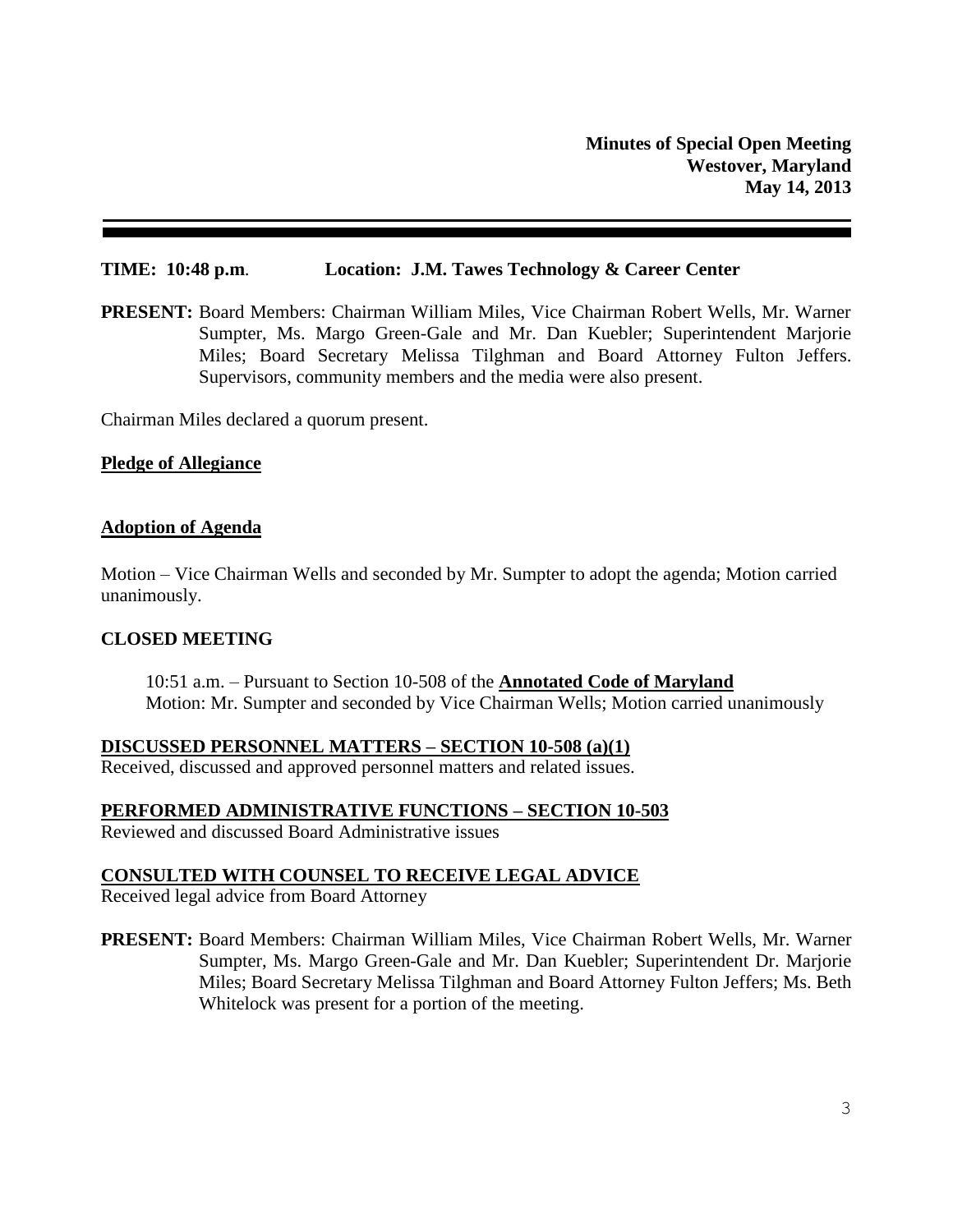# **Reconvened in Open Special Session at 12:35 p.m.**

## **NEW BUSINESS**

## **Finance – FY2013-2014 School Budget**

A motion was made by Mr. Sumpter, seconded by Mr. Kuebler and passed to approve the addition of two interim assistant superintendents and an Instructional Technology Coordinator in the budget. There will be an assistant superintendent of administration and an assistant superintendent of curriculum and instruction; Motion carried unanimously.

### **Elementary Principals**

The elementary school principals presented the Board with viable options of intervention solutions which would allow them to include the addition of the eight slots at the Promise Academy. The principals requested that the budget be amended to include the reduction or removal of the following line items:

- $\triangleright$  Postponement of the Promethean Board Initiative \$35,000
- $\triangleright$  Deletion of Number Cases for Origo \$12, 852
- $\blacktriangleright$  Reduction in Office Supply money \$9,000
- $\triangleright$  New WES Special Education assistant transferred to the Somerset Promise Academy

A motioned was made by Mr. Kuebler, seconded by Mr. Sumpter and passed to approve Mr. Kuebler's request to have his Board stipend used by the elementary principals to help with the implementation of the eight additional slots in the High Roads Academy for K-5 students.

### **Human Resources Report**

### **New Hire, Retires and Resignations**

A motion was made by Mr. Sumpter, seconded by Ms. Green-Gale and passed to approve Ms. Whitelock's Human Resources report; unanimously carried.

### **Public Comments**

None

### **Superintendent & Board Member Comments**

Mr. Sumpter reported on the meeting that was held at the Maryland State Department of Education regarding revisions in discipline regulations.